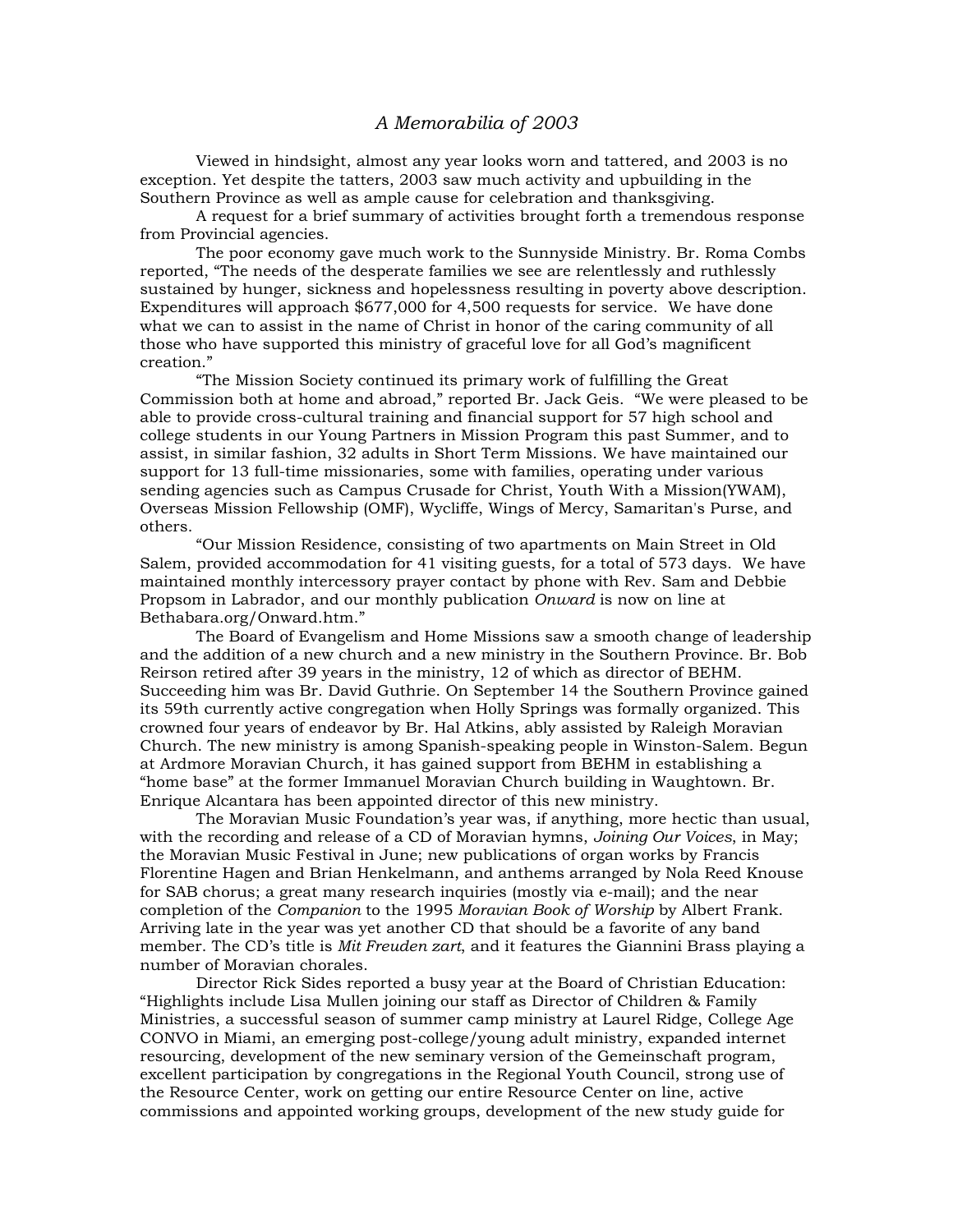*The Ground of the Unity* and the *Moravian Covenant for Christian Living* (due off the press in January 2004), a good year for sales and serving congregations and the community through the ministry and outreach of the Moravian Book & Gift Shop, stewardship resourcing in a number of congregations, and a great and committed staff!"

The Moravian Archives has been keeping track of the Province's past with numerous filings of church and agency documents (including 300(!) maps from Salem Congregation), presentations to church and civic groups, translations of early PEC minutes and Friedberg Diary, and scanning memoirs into computer (we're up to G now, only 10,000 or so to go). In addition, the Archives participated with the Interprovincial Board of Communication in publishing the fourth edition of Adelaide Fries's *Customs and Practices of the Moravian Church*, a veritable treasure trove of "whys," "wherefores," and "did you knows" of the Moravian Church. With an eye to the future, the Archives is also compiling our current events in such handy accounts as this Memorabilia for use by historians in years to come.

Overseeing all this activity — and much, much more — has been the Provincial Elders Conference. The PEC office reported that "call processes were conducted in fourteen congregations and BEHM. One Moravian pastor was 'loaned' for several months to serve as a professor at the Moravian seminary in Bethel, Alaska. Four active clergy were granted permission to retire. Two pastors on leave of absence returned to the active ministry. Five deacons were consecrated presbyters. Three Provincial acolytes were reviewed and re-appointed. Three new congregational acolytes were appointed. Five pastors were called or renewed to specialized ministry. Fourteen candidates were in process of working toward ordination."

PEC continued work on appointing Synod mandated task forces and committees, including the Task Force to Study Recognition of Specialized Ministries, the Commission on Ordained Ministry, and the Stewardship Study Commission, which received an additional mandate from the Financial Board to "recommend Provincial structure and organization that would exercise good stewardship of resources and provide effective Provincial ministry."

Questions of faith were addressed, as Br. Bob Sawyer reported the visioning process "resumed with the purpose to discover anew a strong, clear, and passionate sense of Moravian Christian identity, which involves our values, beliefs, and our vision of God's call for the Southern Province. Outcome is to claim our common ground for witness, mission, and ministry as we share the Gospel of Jesus Christ."

Events in the larger world also weighed upon PEC and the Province as a whole. The economic downturn had its effect all around. In light of a projected 10 percent shortfall in income, Provincial agencies held a retreat and several budget meetings to trim expenses. In addition, The PEC office reported that "concerns were expressed and discussions ensued concerning the Moravian Church's dialogue with the Episcopal Church in light of that denomination's action to confirm the election of a practicing homosexual as a bishop."

Turning to the churches, the backbone of the Province, we find much activity during 2003 despite the year's poor economic conditions. New major construct was rare, but extensive remodeling and requisite repairs took place.

Konnoak Hills conducted a \$220,000 sanctuary refurbishing project that gave the congregation a beautiful "new" worship area. Moravia had groundbreaking last April for a new \$160,000 addition to its worship facilities, and Bethania had the consecration and cornerstone laying for its \$1.4 million building project which included a new twostory addition, a new entrance, new and improved parking, and renovation of the old education building. Kernersville had a day-long dedication on June 1 of its new organ, a magnificent instrument that will give glorious assistance to worshiping the Lord for many years to come. Friedland proceeded with the music room addition as part of its multiyear construction master plan. Mindful of the economy, Ardmore gave priority to renovating and expanding Stelter Haus as the initial part of phase one of the congregation's building needs. Union Cross heralded the end of the four-year drought